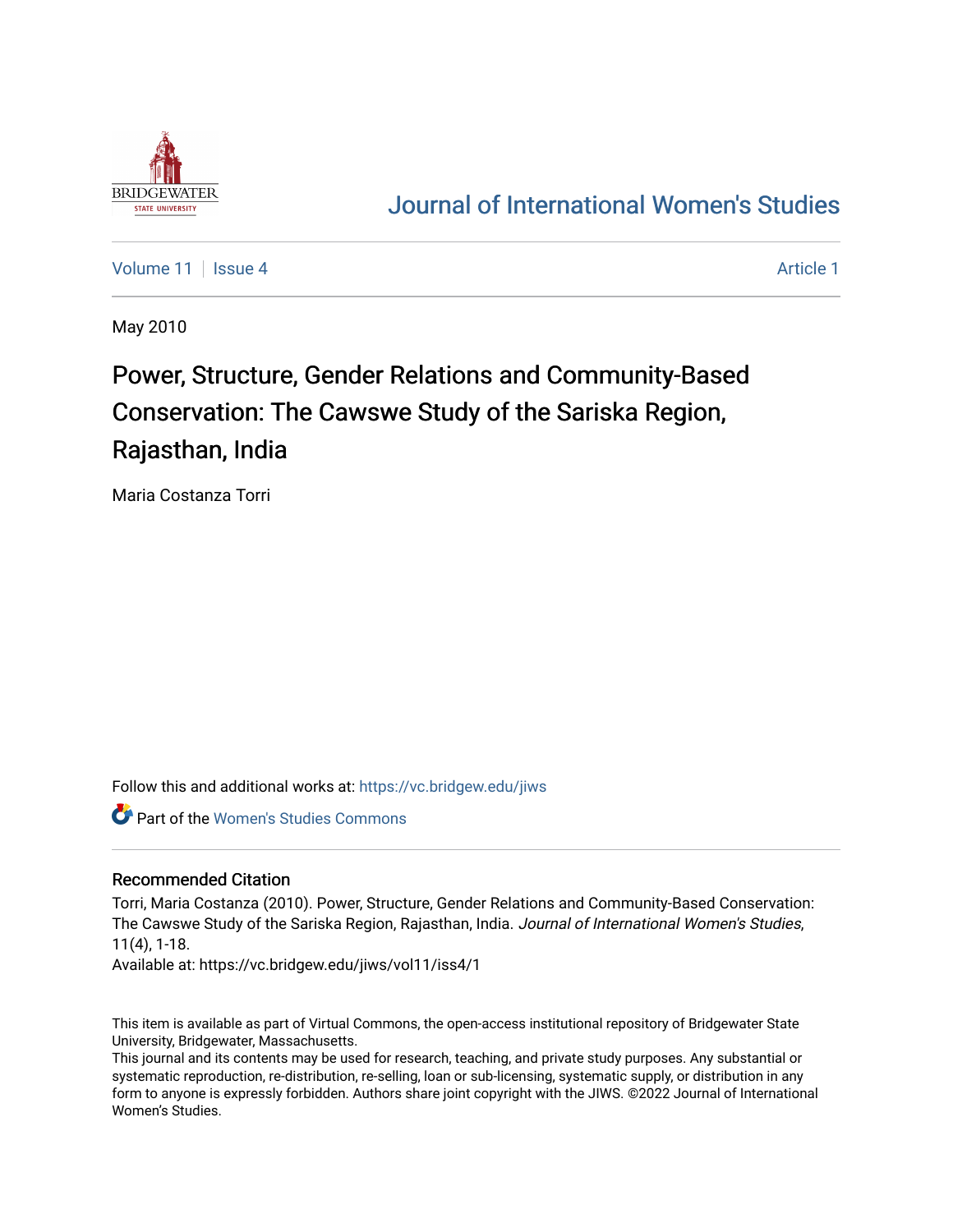# **Power, Structure, Gender Relations and Community-Based Conservation: The Cawswe Study of the Sariska Region, Rajasthan, India**

By Maria Costanza Torri<sup>[1](#page-1-0)</sup>

#### **Abstract**

Most current community development projects have a built in gender component. Despite the WID, WED and GAD schools of thought there is still however a long way to go in order to effectively implement these principles in conservation projects. Merely getting women a place on the policy-making agenda is not enough, especially if it comes at the cost of promoting a simplistic and often wildly inaccurate picture of genderenvironment relations. This article analyses the repercussions of community-based conservation on women in terms of use, access, and control of natural resources. The area chosen is the Sariska region of Rajasthan, India. The article analyses also the role of women inside the Gram Sabbha, which is the village institution used at community level for the management of natural resources. A distinction is made between the different groups of women. The issue of women's empowerment and its importance in community-based conservation will also be discussed.

*Keywords***:** gender and power relations, management natural resources, forest conservation, India

#### **Introduction**

 $\overline{a}$ 

Over the last two decades, a growing consensus has emerged among both the academia and the development institutions on the need to experiment with new ways to work with local communities on efforts to improve the management of natural resources. The conservation/development interface poses new challenges for dealing with a multiplicity of stakeholders and social players operating at different levels and with diverging degrees of power. These dynamics lead to a constant different types of negotiation over the outcomes of conservation and development initiatives. Not only are rural communities facing off with government agencies, business interests, and nongovernmental organizations, but within the communities themselves there are also significant differences in interests, perspectives, and power. It is within rural households and communities that gender differences are most apparent.

In addition to emphasising the need for more "bottom-up" or "participatory" approaches to development, many development planners and donor agencies have

<span id="page-1-0"></span><sup>&</sup>lt;sup>1</sup>Dr. Maria Costanza Torri over the last few years has gained experience in rural development policy and women studies, with a special emphasis on management of natural resources and biodiversity conservation. Following her studies in Economics at Ancona University (Italy), she completed two years of research at IAMM-CIHEAM in Montpellier (France). Subsequently, she completed a DEA (Diploma of Specialised Studies) in Rural Sociology at Paris1-Pantheon-Sorbonne and a PhD in this scientific area, while working in the above mentioned University as a research Fellow. She is currently associated with the Human Rights Research Centre at the University of Ottawa, Canada and she is a Research Fellow at the Department of Geography (University of Montreal), Canada where she is leading several research projects dealing with the women and environment conservation in several countries.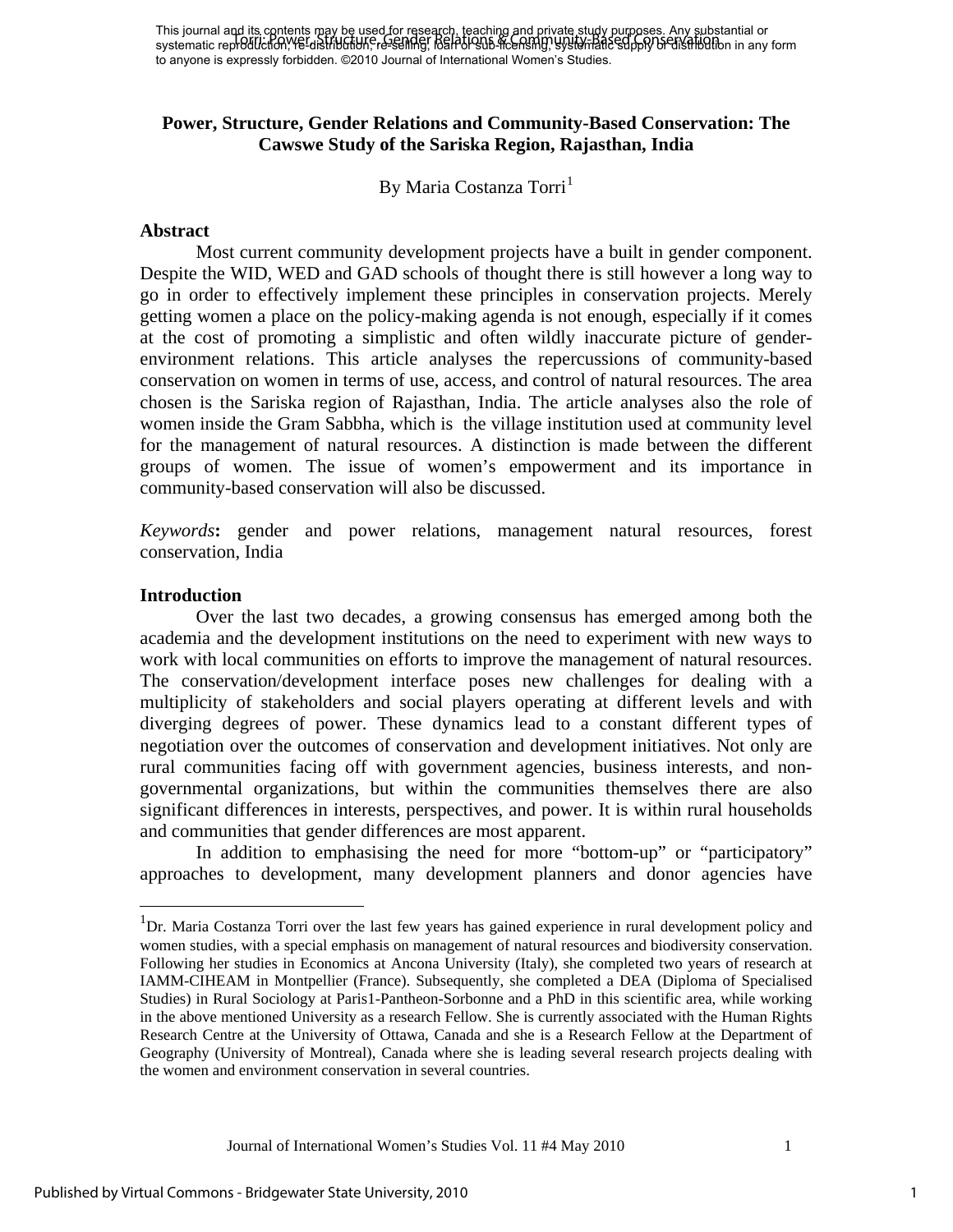become increasingly aware of the gender-specific nature of environmental degradation. In contrast to the 1950s and 1960s when traditional top-down, male-dominated development discourses left little space for either gender or environmental concerns, the current emphasis on "sustainable development" has placed both issues at the forefront of the development agenda. Two important factors which explain this shift in development thinking have been the growing awareness/popularity of the environmental movement of the early 1970s and the establishment of "women in development" (WID) approaches. These former highlight major gender inequalities in divisions of labour, access to natural resources, wage rates, participation in decision making, health and education (Cornwall, 2003, Braidotti et al. 1994).

By the mid-1980s environmental concerns had focused attention on the idea that women, as the main victims of environmental degradation, would be the most appropriate contributors to protect the environment (Agarwal, 1997, Braidotti et al., 1994, Joekes et al, 1994). As development projects have become more concerned with environmental sustainability, conservationists have begun to recognize the need to work for the benefit of local communities. A number of researchers pinpointed pointed to the important role played by that many women in developing countries play in community-based resource management and emphasised the need for development planners to factor their input into such schemes (Ceceski, 2000).

This concept played an important role in the emergence of a "women, environment and development"(WED) perspective which emphasises a "special" relationship between women and the environment (Braidotti et al. 1994, Joekes et al., 1994). In a more radical and alternative development the idea of the special women-environment link gained support among certain neo-populist and eco-feminist writers seeking a more appropriate and environmentally sensitive route to development (Shiva, 1988, Escobar, 1997.

Although rarely explicitly acknowledged as such, much of this work is characterised by a strong political ecology core, notably in its attempts to de-construct the idea of the innate placed women-nature link by examining the wider socio-cultural factors that have traditionally placed women in close contact with the natural environment. A major argument has been that to further the understanding of genderspecific responses to environmental problems it is necessary to look beyond the idea of a "special link" with nature towards an examination of wider inequalities in gender divisions of labour, property and power. Research is needed to assess how realistic such an approach is, under what conditions, and to what extent, gender differentiates goals, values, power and resource use practices among user groups.

Nevertheless, this idea of the "special" women-environment link has been greeted with much scepticism among a number of academics working in the development field because of misleading simplicity and political naiveté (Cornwall, 2004, Braidotti et al. 1994, Leach, et al. 1999). Of particular concern are WED's treatment of women as a unitary category making no distinction between class, caste, region, ethnicity, age or marital status (Martin, 2004, Locke, 1999). To encourage a closer examination of genderenvironment relationships, proponents of "gender analysis" (Jackson et al., 1999) and "feminist environmentalism" (Agarwal, 1997) perspectives have called for the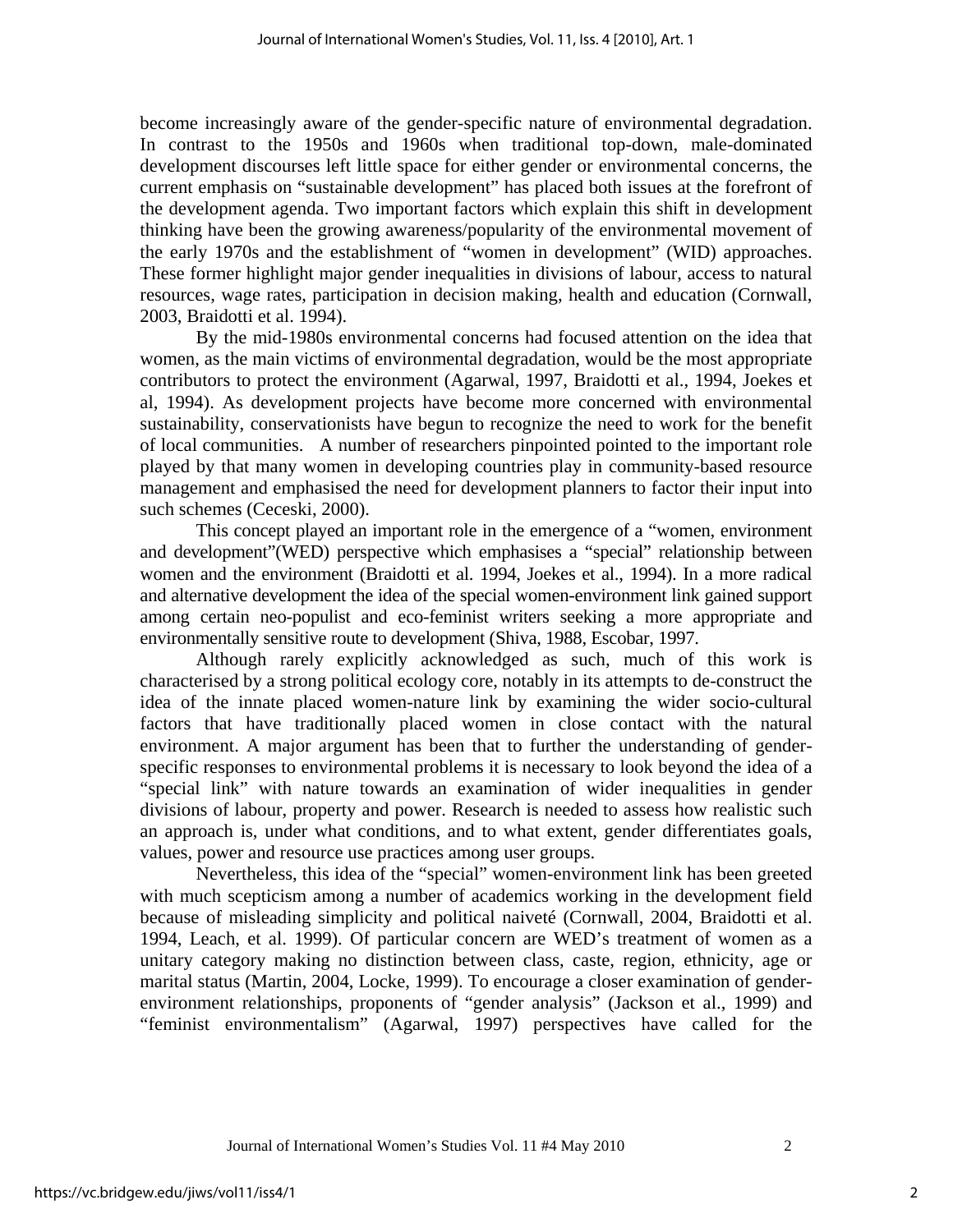replacement of the WED by more robust "gender and development"  $(GAD)^2$  $(GAD)^2$  and "gender, environment and development (GED) perspectives.

Women could constitute key potential allies in conservation strategies based on sustainable livelihoods for local communities (Larson and Robot, 2004, Gibson et al., 2000). This approach, which is more holistic, has been advocated as an alternative to market-oriented concepts and strategies, because it focuses on the quality of life and ecosystem over the long term, and both market and non-market values.

According to Rocheleau et al. (1996), the multiplicity of women's roles (producer, reproducer, and consumer) leads them to integrate complex systems instead of specializing. For this reason, women may be more attentive to the ecosystem as a whole. In many situations, women's responsibility for family subsistence and health causes them to focus more on livelihood systems and on the environment, as opposed to the more commercial orientation of men who are primarily involved in market-oriented endeavours (Paolisso et al., 2002; Rocheleau et al. 1996).

While gender has long been recognized as a key variable to be addressed in development work, gender analysis within conservation efforts has only just begun. Gender is among the key variables which distinguish groups of resource users. Yet even conservationists who are pro community-based approaches do not always recognize the relevance of gender in user groups nor how those differences might be relevant to the implementation of conservation programs (Reed, 2000; Gray, 2002). Until recently, most empirical studies of gender issues in natural resource management focus on agricultural examples, rather than on conservation (Casey and Paolisso 1996; Feldstein and Poats 1989; Poats, Schmink and Spring 1988). Since natural resource use is only part of the social complex that defines a community and its gender-differentiated groups, an understanding of their dynamics requires an analysis of the broader historical and social context (Leach, 2007).

Although the term "political ecology" has been applied in various ways, most applications share a common concern for the socio-economic, political and ideological structures that influence the interaction of human groups and the natural environment (Bryant, 2002; Peet and Walls, 1996). This approach views all decisions about resource use as behaviours that are embedded in an overlapping matrix of social and natural systems. The emphasis is on understanding the opportunities, constraints, incentives and disincentives that influence the decisions made by individual players or groups. In political ecology the gender based approach focuses on the material and ideological roots of gender relations (Agarwal 1997), including gendered sciences; gendered rights and responsibilities ; and gendered participation in organizations and political activity (Rocheleau, Thomas-Slayter, and Wangari 1996).

 The growing recognition of the women's important role in grass-roots projects is not yet reflected in strategies to influence policy, institutions, and organizational

Journal of International Women's Studies Vol. 11 #4 May 2010 3

 $\overline{a}$ 

<span id="page-3-0"></span><sup>&</sup>lt;sup>2</sup>Unlike WED, which considers wider gender inequities as beyond its limit, GAD rejects the idea of a special, unvarying women-environment link on the basis either of biology or the nature of women's work. Instead, emphasis on the environment, where it is "seen merely as part of general entitlement and capabilities ascribed to individuals by social relations of gender, class and so on " (Joekes et al., 1994). Particular attention is focused on intra-household inequalities in access to resources and the importance of bargaining between women over the divisions of responsibilities.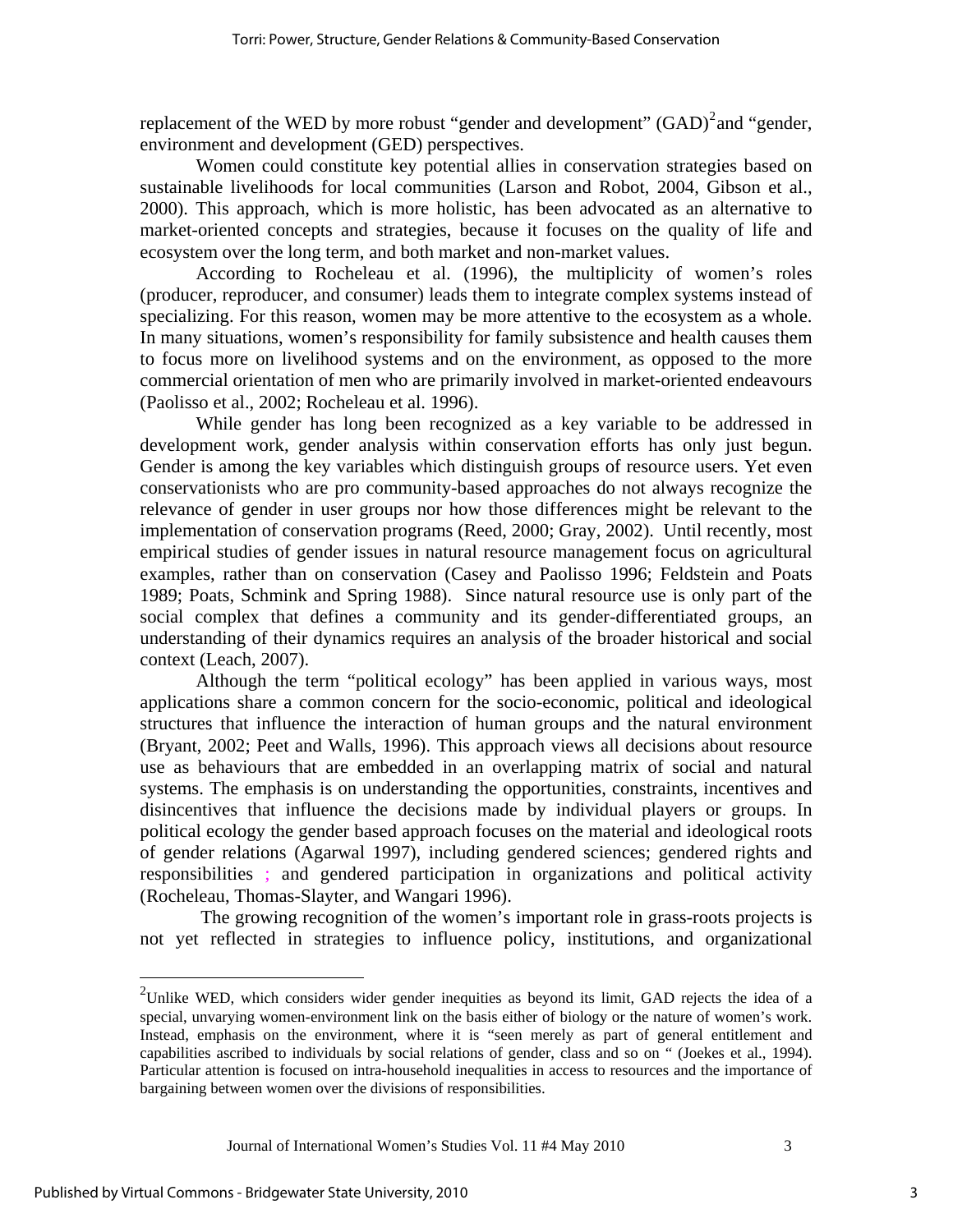partnerships for conservation and development. Still less have conservation initiatives adopted more fundamental analyses of gender relations and their implications for natural resource use and management.

It has often been the case that women are marginalised in community-based conservation projects, the benefits being enjoyed by the more accessible and powerful members of the communities – the men (Goldman, 2003, Agrawal, 2001, Locke, 1999).

Baviskar (2001) demonstrates how the women continue in general to play a limited role in the conservation programs in India where, since the publication of the National Forest Policy (1988), the government has endorsed the need to involve local people in forest-related planning. Further support for this trend has been made possible by the initiation of externally donor aided large-scale Forestry Projects in different States by donors which maintain a strong participatory and in theory gender-sensitive emphasis: a position that has been strengthened by criticism of the failure of many JFM (Joint Forest Management) programmes to encourage women's membership on forest protection committees (Khare et al., 2000).

 In most cases, the newly-formed forest management strategies are only superficially gender sensitive as they are formulated with little reference to the realities and concerns of women at grass-roots level (Burns, et al., 2001, Agarwal, 2001). As Locke affirms, the general view on women in national level policy-making is *"an undifferentiated and marginalised category whose inclusion merits a clause"* (Locke, 1999). The role of women in village committees contemplated by Indian conservation programmes is often not clearly defined: although almost all State government orders prescribe a certain minimum number of women representatives in the managing council of the village forest protection committee, there is often no similar minimum number in the "general body" committee. This is a potentially problematic scenario given that the power of women in the executive committee is likely to be seriously ineffective from the lack of a significant female presence on the "general body" committee (Gibson et al., 2000, Cornwall, 2003, Locke, 1999).

Even though difficulties in the implementation of an effective participation of women in the management of natural resources still remain, some progress has however been made during the last years. A number of case studies illustrate examples of projects which successfully managed to integrate women's participation in the decision processes and functioning mechanisms of self-governing institutions for forestry and water management (Dikito-Wachtmeister, 2001).

The Self-Employed Women's Association in *India* (SEWA) focussed on gaining access to water for productive enterprises, which are often part of the so-called selfemployed workers segment. Today more than 93% of all workers in India are considered self-employed workers, more than half of whom are women (Makiko, 2004). SEWA has helped selected areas in India to develop plastic-lined ponds for water conservation, with technical support and training provided by the Foundation for Public Interest (FPI). Local women are now managing their own village ponds, including all book-keeping and accounts. In eight villages of the Banaskantha district of Gujarat, women have formed their own water committees. Through these they undertake contour binding, building checkdams, repair of village ponds and other water conservation related construction.

In *Morocco*, the Rural Water Supply and Sanitation Project of the World Bank aimed at reducing the burden of girls "who were traditionally involved in fetching water"

Journal of International Women's Studies Vol. 11 #4 May 2010 4

4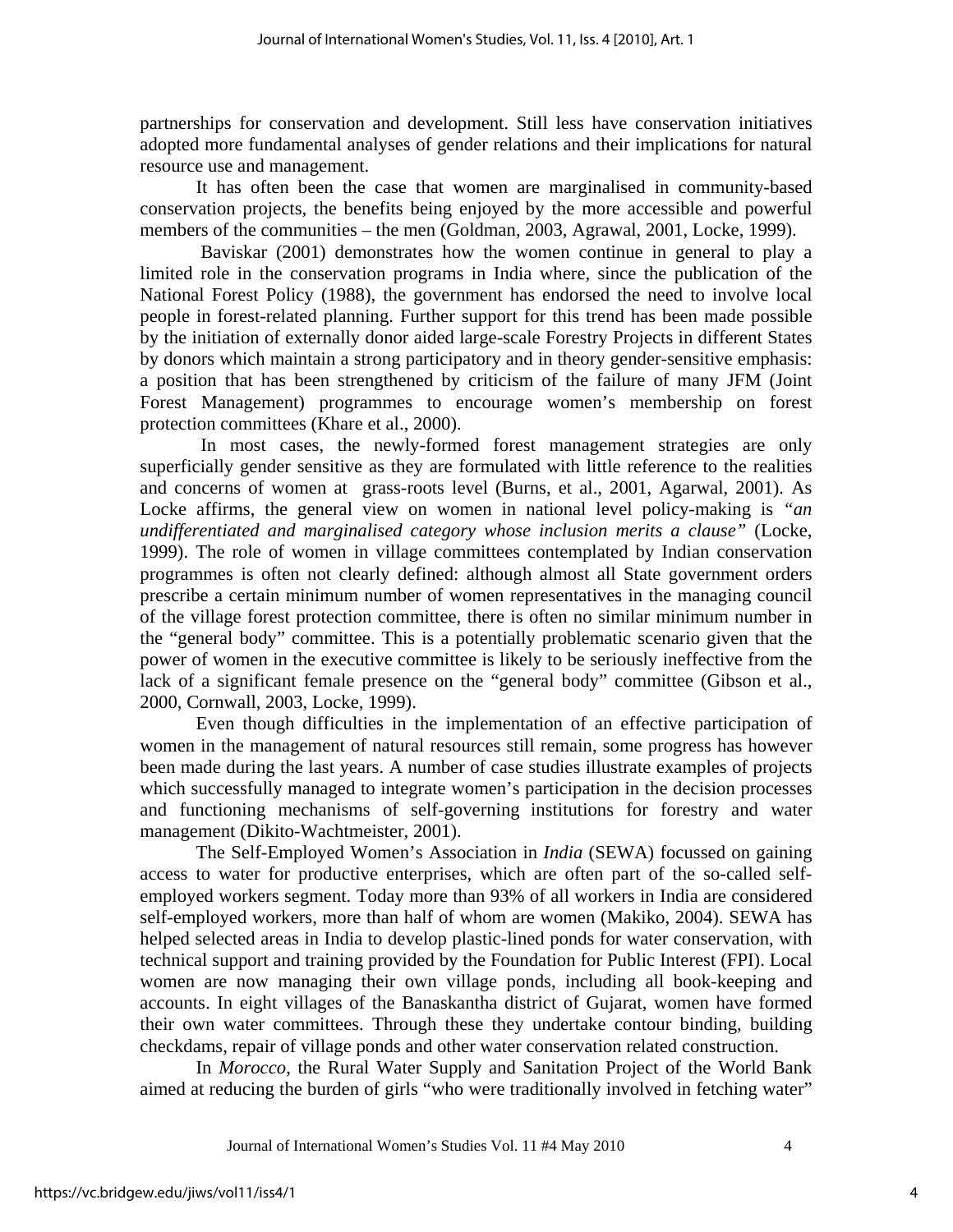in order to improve their school attendance. In the six provinces where the project is based, it was found that girls' school attendance increased by 20% over in four years, attributed in part to the fact that girls spent less time fetching water. It was also found that convenient access to safe water reduced the time spent fetching water by women and young girls by 50 to 90% (World Bank, 2003).

In *Nigeria*, the construction of a tourist resort on the Obudu plateau led to deforestation and exacerbated pre-existing pressures on water resources and the environment, such as overgrazing and unsustainable agricultural practices. The local Becheve women complained about wasted time in collecting water, poor quality and quantity of water and poor family health. Consequently, the Nigerian Conservation Foundation (NCF) started a Watershed Management Project on the Obudu plateau in 1999, and encouraged women to get involved in the project. As a consequence, the time used for collecting water was considerably reduced and allowed women to spend more time on income generating activities like farming and marketing. Moreover the women's healthcare burden was reduced, with a 45% reduction in cases of diarrhoea in 2004 (Majekodunmi, forthcoming).

These examples highlight the importance of the active engagement of women in the policy and project formulation process itself, which facilitates building upon women's initiatives and struggles while strengthening gender-equal democratization of selfgoverning community forestry institutions (Baviskar, 2004, Bergh, 2004).

This paper seeks to give a contribution to these emerging initiatives of community-based natural resources management programs which actively involve women by describing a gender conservation effort in the Indian Sariska Tiger Reserve. This case study has been chosen as it represents a successful example of grass-roots conservation carried out with the substantial contribution of women.

Based on the field evidence, my argument is that the active participation of women in community organizations and their empowerment is a prerequisite to allow the woman to become a beneficiary of community-based conservation. Without this empowerment, the conservation initiatives could reinforce the inequalities inside the village society and increase the gender conflicts. This study case shows that communitybased conservation initiatives can facilitate the women empowerment process if coupled with other ad-hoc development interventions.

The paper is structured in two sections. The first section sets out the case study data on gender and community-based conservation, the second section discusses the case and provides some conclusions.

## **Methodology**

Field studies took place between October- December 2001 and February-April 2007 at the periphery of the Sariska Tiger Reserve in three villages.

In addition to participant observation of forest resource use practices through living in the villages for three months, 32 semi-structured interviews were carried out amongst women living in the villages located at the periphery of the reserve. The interviewees have been selected using a snow-ball technique and on the base of parameters such as age, caste, marital status and economic condition, this last element being measured on the basis of the average budget available at household level. The women interviewed aged 20 to 52 years and all belonged to the lower castes of *Gujjar*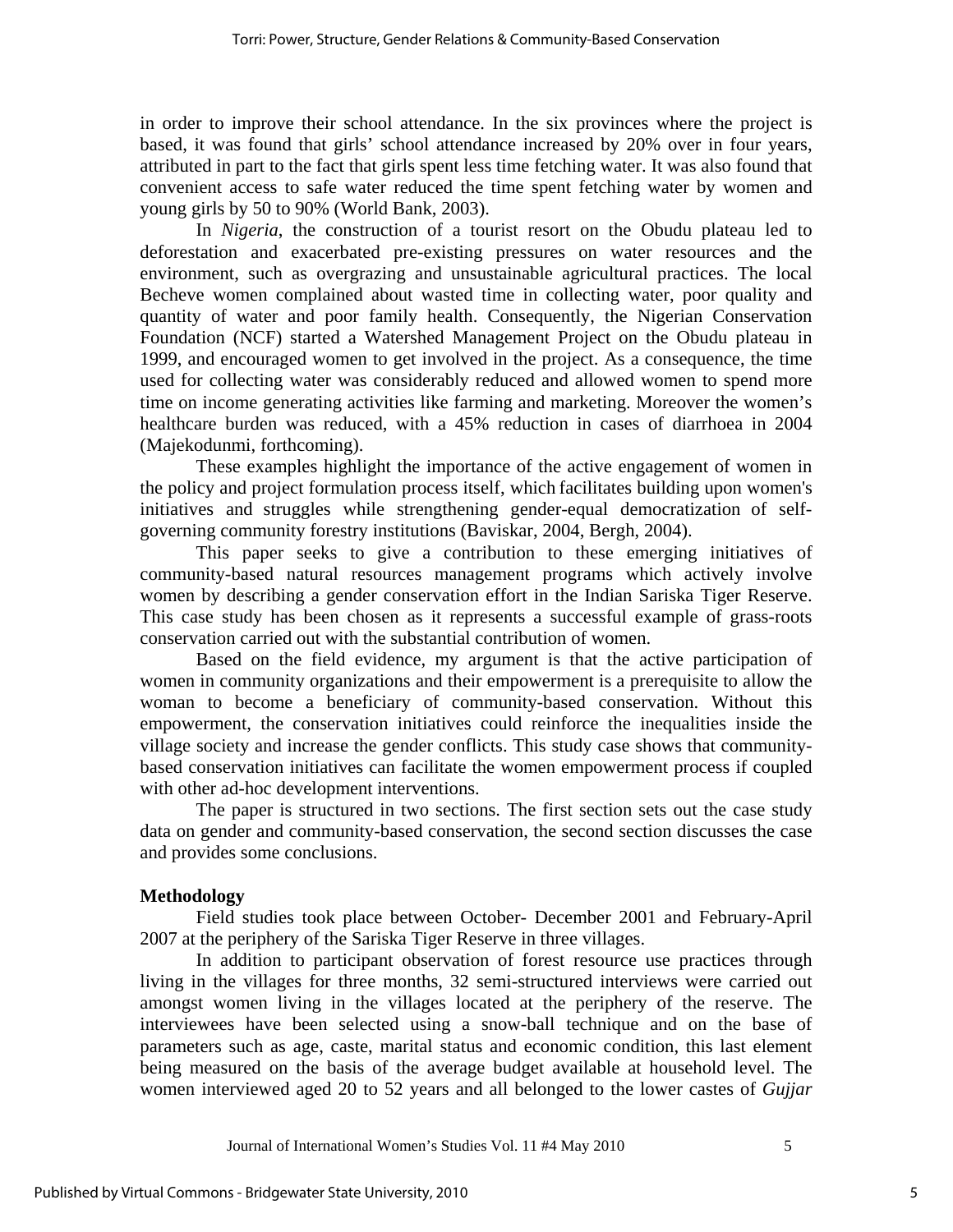and *Meena*. This last element is explicable by the fact that the conservation initiative, organized by a local NGO, e.g. Tharun Bharat Sangh, aimed to primary involve the most vulnerable sections of the village society.

In order to reduce the pitfalls associated with this method, the sample has been completed with a number of women randomly selected in the households of the villages under study. The interviews (45 minutes to one hour each) consisted of structured and semi-structured components. On the one hand, structured questions aimed to collect quantitative data, such as income generation, household budgets and saving sparing capacity. On the other hand, semi-structured questions aimed to assess the point of view and the evaluation of the interviewees about the social and ecological outcomes of conservation initiatives, their degree of participation in village organizations and their process of empowerment. The three dimensions of women's participation included in the study have consisted in analysing (i) whether women were members of the protection committee, (ii)whether women participated in meetings of forest protection committees (iii) whether women participated in decision-making processes and benefited from positive outcomes derived from the management of natural resources.

The data obtained from individual interviews have been complemented and validity has been checked by carrying out two group interviews. These latter consisted of 6 participants each, selected among the women not previously interviewed.

In an attempt to compensate for the lack of cultural and linguistic background that can only come from long-term engagement with a particular community, three local translators belonging to the same caste of the interviewees have been hired. Two of them, recruited with the support of the local NGO Tharun Bharat Sangh, were field workers with previous professional experience among the villagers. Aware of the fact that translation from different backgrounds may help facilitate access to different social groups, an English speaking villager has been recruited. To avoid the gender difficulties that may arise when a male interpreter approaches women, this translators were females. Moreover, to protect the privacy of the respondents, particular attention has been paid in order to ensure that interpreters who assisted with translation lived in different villages of those of the interviewees. All the interviews were recorded with their permission of the interviewed and transcripted in the local vernacular. These scripts were subsequently translated into in English and the two versions were compared in order to triangulate the data.

#### **Results**

The Sariska Tiger Reserve, declared a protected area in since 1978, lies in the Alwar district of the northern Indian state of Rajasthan, in the Thanagazi block zone and covers an area of 866 sq km. Pre-independence, the forests within the Reserve were part of the erstwhile Alwar State and considered a hunting reserve for the local *Maharaja*. After independence, in 1955, these woodland areas were registered as a State reserve. Later, in 1975, in order to achieve the most effective conservation of wildlife, some forest areas contiguous to the reserve were also incorporated in the Sariska Reserve and have become officially protected areas. The rural population, about 600 inhabitants, dwell inside and at the periphery of the reserve and exercise their traditional rights of use over the forest, which is subject to the reserve authorities management. In the past, the dense forests located in what is now the periphery of the reserve, represented an integral part of the local rural economy. In the 1930s, they became gradually depleted when the colonial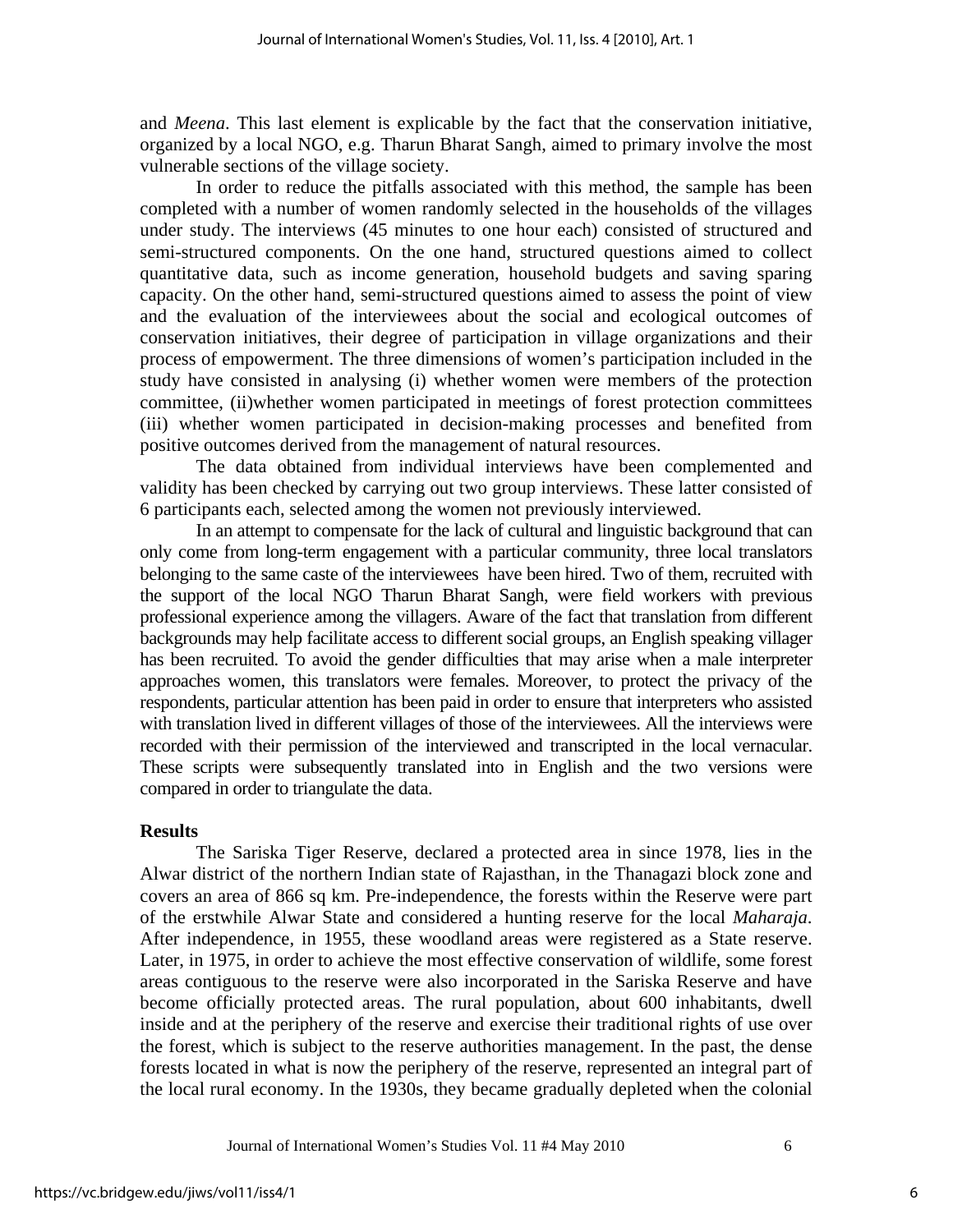government abolished the communal rights to forest land and allowed timber companies to exploit the forest (Forest Survey of India, 1997).The lack of tree cover in the Aravalli mountains near the Sariska reserve to trap the moisture resulted in rain water swiftly flowing away during monsoons leading to rapid soil erosion. Consequently, local bodies of water progressively dried out and the groundwater level fell.

An important ecological transformation has been wrought in this area over the last 15 years, through local communities initiating forest conservation measures at the periphery and around the Sariska reserve. Helping them in this transformation is the NGO *Tarun Bharat Sangh* (TBS), set up in the mid 1980s for rural development and environmental conservation work. TBS activities include water and forest conservation, rural education and health. In particular, these conservation initiatives have been centred on traditional water harvesting structures used in the past, the *johads*[3](#page-7-0) *.*

In Sariska the women made the first important contribution to the conservation of resources of the forest. In Gopalpura village after the extreme drought in the area, the women, being the only adults inhabiting the village after the massive emigration of the men towards the big cities, offered to work on the construction of the johads in their village. The results were important because the dams held water for 3 months after the monsoons during the first year, for 6 months during the second and all year around during the third. This success encouraged and motivated the women of Sariska to commit themselves to similar constructions.

The women in the villages, with the support of the TBS, have built numerous structures around the sanctuary as well as inside the reserve itself. The community based resources management initiative has had considerable success. Currently, the work of the TBS covers 700 villages in the Alwar district, and parts of the Jaipur and Sawai Madhopur districts. In these areas, nearly 7,000 water bodies of varying sizes have been either newly created or restored. Although the construction of the new *johads* and the restoration of those fallen into obsolescence represents the main activity of the TBS, this activity constitutes just a part of the strategy of the restoration of the local ecosystem in Sariska. For the ecosystem's regeneration, the development of traditional water storage structures has been used as a starting point in order to carry out reforestation in forest areas both on private and community land.

The women in the villages have also given an important contribution to plant an area of about 5,000 hectares around the reserve, a number that approximately corresponds to 6% of the surface of the whole reserve. The improvement of soil quality, a consequence of the conservation in Sariska, has resulted in an increase in land productivity and the extension of agricultural activities in the region. Before these initiatives, in the village of Bhaonta-Kolyala, 140 of the total 221 hectares, that is to say more than half, were classified under the category of *banjar bhumi* (non-cultivable plots

Journal of International Women's Studies Vol. 11 #4 May 2010 7

 $\overline{a}$ 

<span id="page-7-0"></span><sup>&</sup>lt;sup>3</sup> The *johad* is a crescent-shaped earthen embankment approximately 5 m deep, with an area of 100-200 sqm, which is built across a sloping cathment to capture the surface run-off water which then percolates into the soil increasing the ground water. This traditional water harvesting system had been built in Rajasthan for hundreds of years but many fell into disrepair during the 20th century due to the increasing role of the state in water management and the consequent weakening of village-level water management institutions and practices.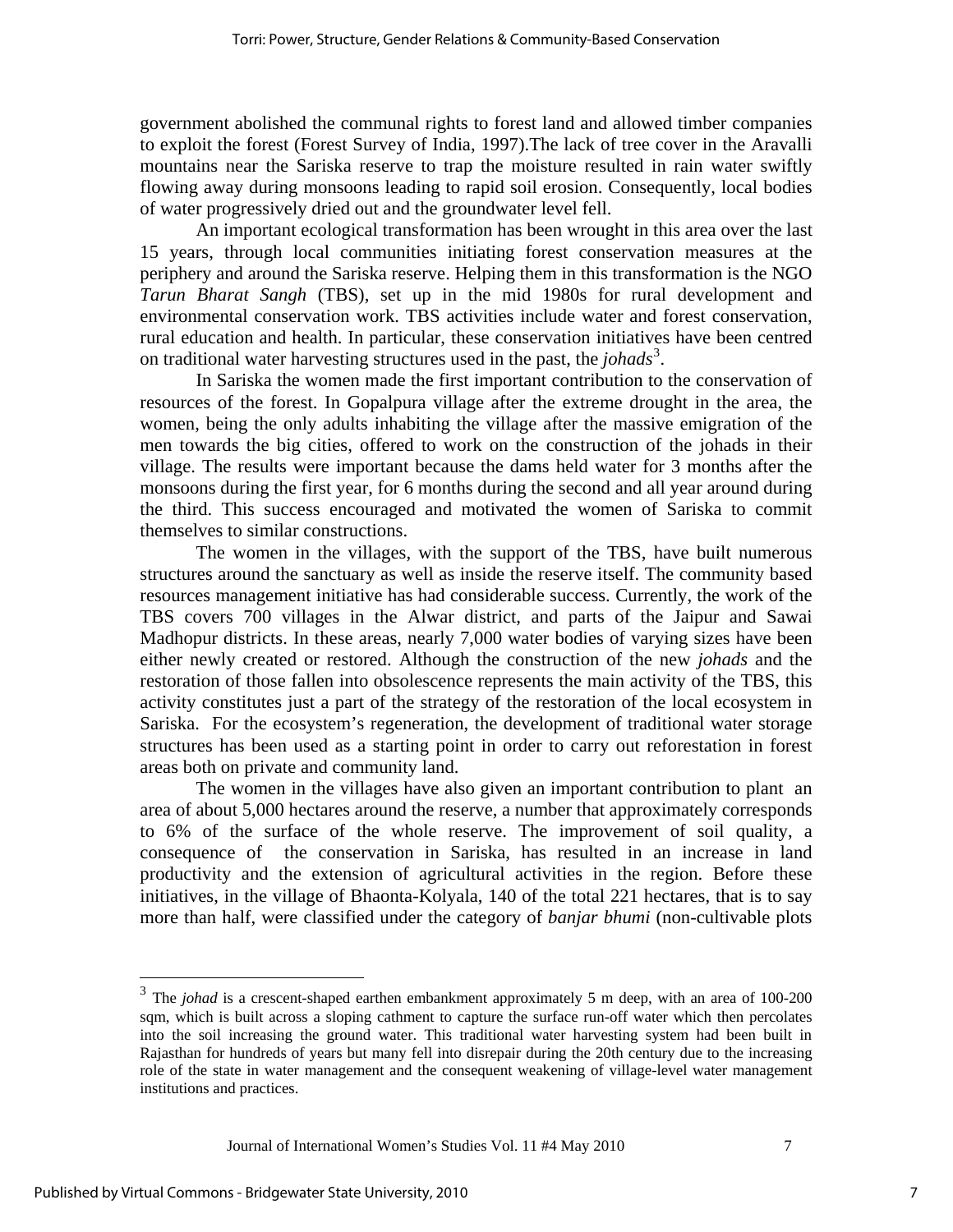of land). Now, more than half of the uncultivated land has been regenerated and become cultivable land.

The restoration of the ecosystems in Sariska has had repercussions of socioeconomic order on women, mostly through the reduction of rural migration towards the big cities. In the past years, the shortage of resources in Sariska had triggered a process of disintegration of the local communities while pushing the villagers to emigrate towards the cities, increasing the economic and social vulnerability of the women inside the villages.

In Sariska the phenomenon of migration was mainly determined by the progressive shortage of arable lands due to population growth. The interdiction to practice agricultural activities imposed by the authority after the area was declared a protected zone compounded the bad effects of the prolonged drought which hit the area in 1986-1987.

The emigration of farmers from Sariska not only caused changes in the domestic structure and in domestic roles but also affected the division of work and the ways of using the work-force. The result was a considerable increase in farm work for women thereby resulting in less availability for domestic tasks and care of children. The women in the absence of husbands had to take on greater responsibilities. These households directed by women were especially vulnerable to seasonal tensions in the poorest segments of the farming population and their survival depended entirely on their access to the resources of the collective property.

The large areas were difficult for women to work and rarely accessible by a lack of liquidities, so they had to keep on cultivating smaller parcels of lands which were less productive. The shortage in agricultural labour for some households was caused in the long-term by the ageing of the work-force, generating a decline in food production and a deterioration in the living conditions of the farmers.

Some activities were transferred on to aged people and to young girls. This last aspect had important repercussions on future fertility and on the level of education. As their younger sisters assumed these functions inside the family, the elder girls were pushed to get married or to find work in the city. In the Thanagazi block, during the severe drought in the years 1985-1987, the rate of school attendance was lower then 3% (Down to Earth, 2001).

The restoration of the local ecosystems in Sariska has had positive consequences on the daily living conditions of women. The increase of the underground water level has reduced considerably the time and the efforts which were previously necessary to fetch the water.

Although these positive effects on women's lives have been confirmed by the interviewees, the positive effects of community-based conservation in communities where gender inequality is rampant, run the risk of being mitigated by the increase of the burden on working women. The cost could be disproportionate if their needs are not taken into account. It is important to underline that, even with a greater availability of water and fodder close to the village, the workload for women is not decreased. From the field investigations it is clear that for many women of the villages the workload is such that they can hardly consider further occupations. Two thirds of the women interviewed, especially whose who are married with several children and those whose family possesses land and livestock, emphasised how their tasks have increased enormously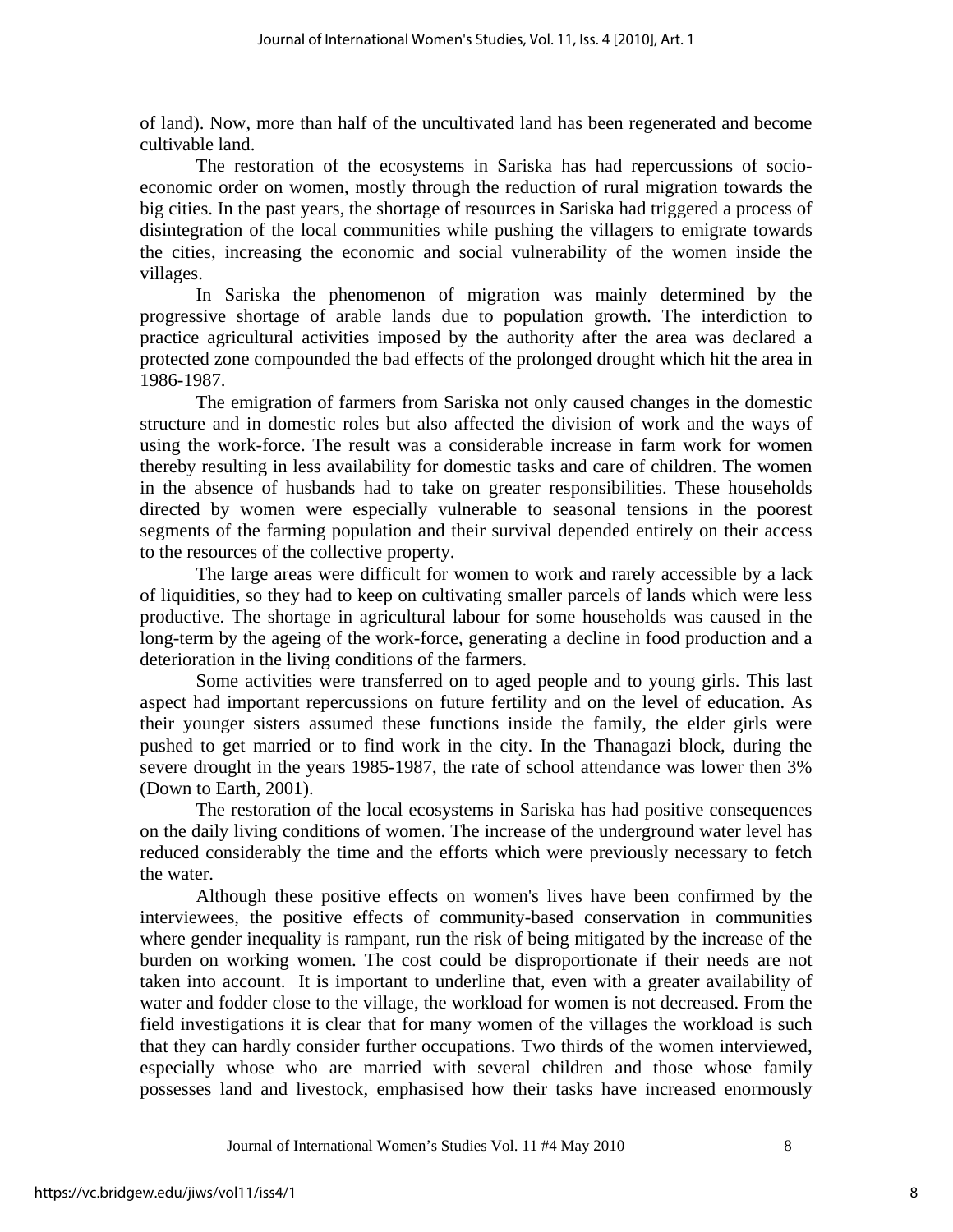after the implementation of the community-based conservation initiatives. In this respect, a 24 years old women who has three children declared:

 *"Everyday I have to start on daily basis before the sun rises ..that is the way it is…. Now our situation is not as bad as before.. In the past we had to walk a lot and carry very heavy weights.. At the present, our daily conditions are harsh too: since there is more water, we have had to cultivate a bigger extension of land. The number of domestic animals owned by our family has also increased: consequently, our work load with the husbandry and the buffalo has augmented and we hardly have a moment of rest ... ".* 

In order to enhance the positive effects of community-based conservation and to let the women be included between the beneficiaries, a more equitable division of tasks between the genders is essential.

#### *The role of women in the village institutions*

In Sariska, the *Gram Sabbha,* a community institution, has been created by the villagers to manage their natural resources. This local body, composed of all the households in the village, meets once every month and makes collective decisions according to the principle of majority.

Despite the links that unite the women to the forest, many factors make it difficult for the women to take an active part in the village committees. The most obvious is the workload assigned to the women which in effect prevents them attending the meetings of the *Gram Sabbha*. The women take on the care of the children and the supply of water, fodder and wood. In addition, they dedicate a substantial part of their time to agricultural activity.

It is still considered improper, from a cultural point of view, for women to attend meetings where the male presence is predominant. This is in accordance with the lower status of women within these tribal societies. The opinions expressed by the men at the time of the meetings are generally considered as the expression of the whole household. For this reason some villagers feel that, since the men participate in the *Gram Sabbha* meetings, it is not necessary for the women to attend them. However, it is evident from the interviews carried out that the number of women who discuss the *Gram Sabbha* decisions with their husbands is negligible. The women are rarely informed about the decisions taken and about the topics discussed.

The women who have participated in the *Gram Sabbha* meetings have in fact become discouraged. Their opinions and suggestions were not taken seriously taken into account by the *Gram Sabbha.* This hinders true common action at village level on the management and the use of the forests. As a woman explains:

*"I attended just three or four meetings. My suggestions have never been taken into consideration. No one listened to me. I am illiterate and I am therefore incapable of saying what appeared in the official account of the meeting. Someone told me that my recommendations would be examined but that it was necessary to sign the register first. I believe that my ideas didn't interest them "*.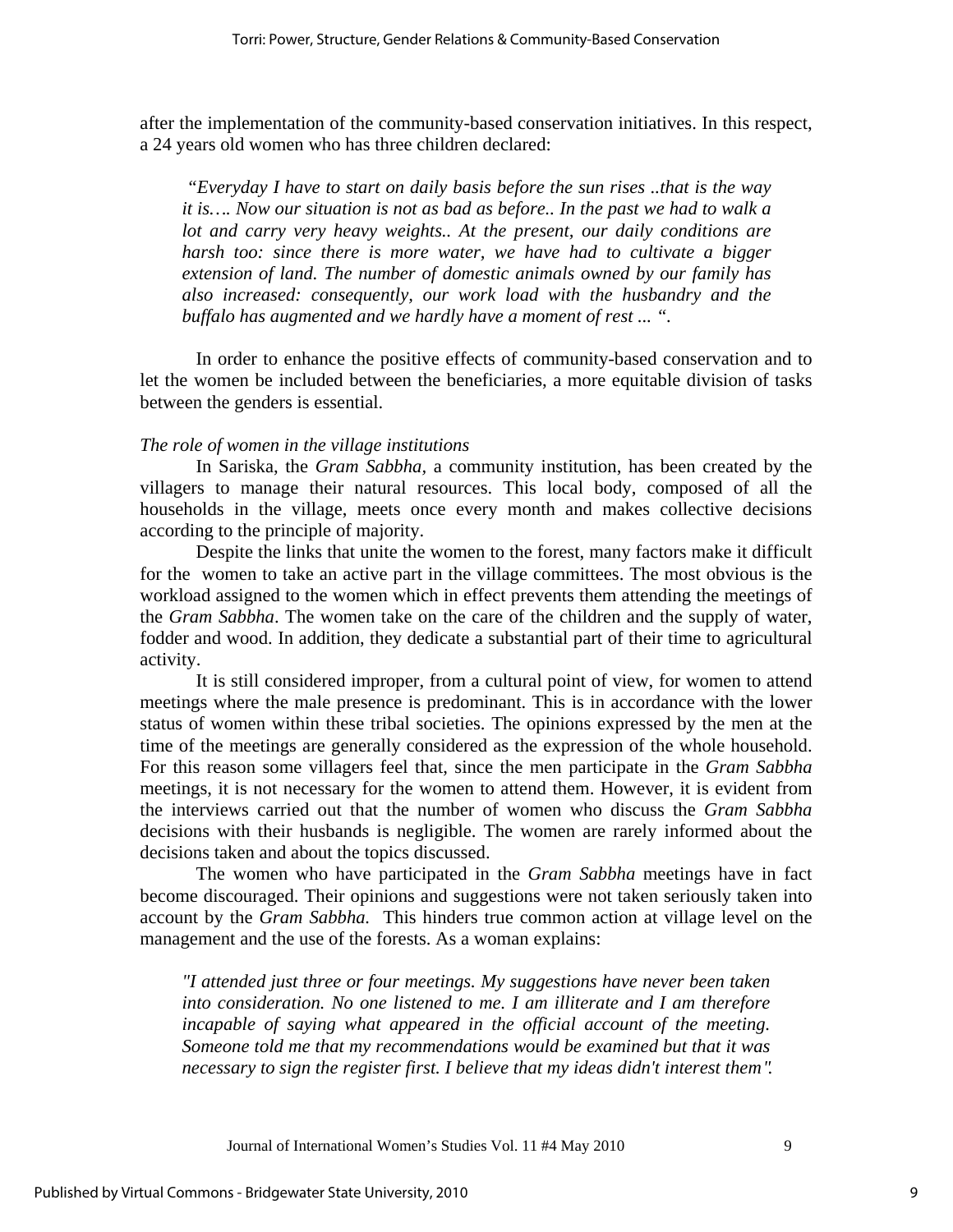The problem of increasing the participation of women in village institutions has to be factored into the complex socio-cultural system existing in rural areas. In Sariska, the extended family functions like a social group that works to survive and promote their well-being. This family system is organised according to a strict division of work and well-established domestic roles and relationships. These are based on the hierarchical principles of age and gender: the older men are identified with power and authority. In the rural social hierarchy, the young woman generally occupies one of the lowest ranks; her status will improve only when she gives birth to a son, as this contributes to the continuity of the lineage. Even then she will remain subject to the authority of the men in the family. This vision of the family in Indian traditional society often prevents the women from taking an active part in public fora and expressing their ideas as men are allowed to (Adhikari et al., 2004., Bondi and Davidson, 2004).

It is important to underline that women's marginalization is not one-dimensional i.e. caused only by gender. It is, instead, an outcome of the intersection of the subordination conferred by caste, class and ethnicity, as well as gender (Agarwal 1997; Agrawal and Gibson 2001).

This is especially so in Indian villages, which are highly stratified by caste, class, ethnicity and gender. In Indian rural contexts, therefore, women are likely to be disadvantaged additionally because of their caste and class locations. The higher the stratification of society, the more layers upon women, and hence the more difficult it is for them to be involved in participatory processes. Gender inequality limits actual participation even when women are not formally excluded. The means by which women are excluded may echo and reinforce hegemonic gender norms, as well as replicate patterns of gendered exclusion that have wider resonance (Larson and Ribot, 2004).

#### *Protective measures for forest conservation and their impact on women*

Several women in the villages, especially the younger ones who are traditionally in change of the daily tasks in the forests (collection of woods, fodder etc..) have estimated that some protective measures of the forest, such as the interdiction of the cutting of wood or grazing, have exacerbated the difficulties in their daily work. This problem concerns in particular a category of women: the daughters-in-law. These latter, being younger and having a lower status within their in-law family, are those who take on the domestic provision in forest products. Yet, the achievement of this task often causes some conflicts and misunderstandings within the households. Indeed, it is sometimes difficult to provide for the domestic needs of biomass, while respecting the rules of forest utilisation decided by the *Gram Sabbha*.

The majority of the female population of Sariska agreed that it is necessary to have some restrictions in the use of the forest. Despite this, from the interviews it results clear, however, that the women have a dilemma. The young women are considered responsible for the infringements of the forest use regulations, because they are responsible for the biomass supply of their household. Yet it is the men who have set the rules and the women who have to obey them. There is a definite hierarchy: the daughters-in-law are in charge of assuring that the family's needs are met. The involvement of the other family members remains limited and the daughters-in-law have little option other than to manage the available resources to meet the needs of the households.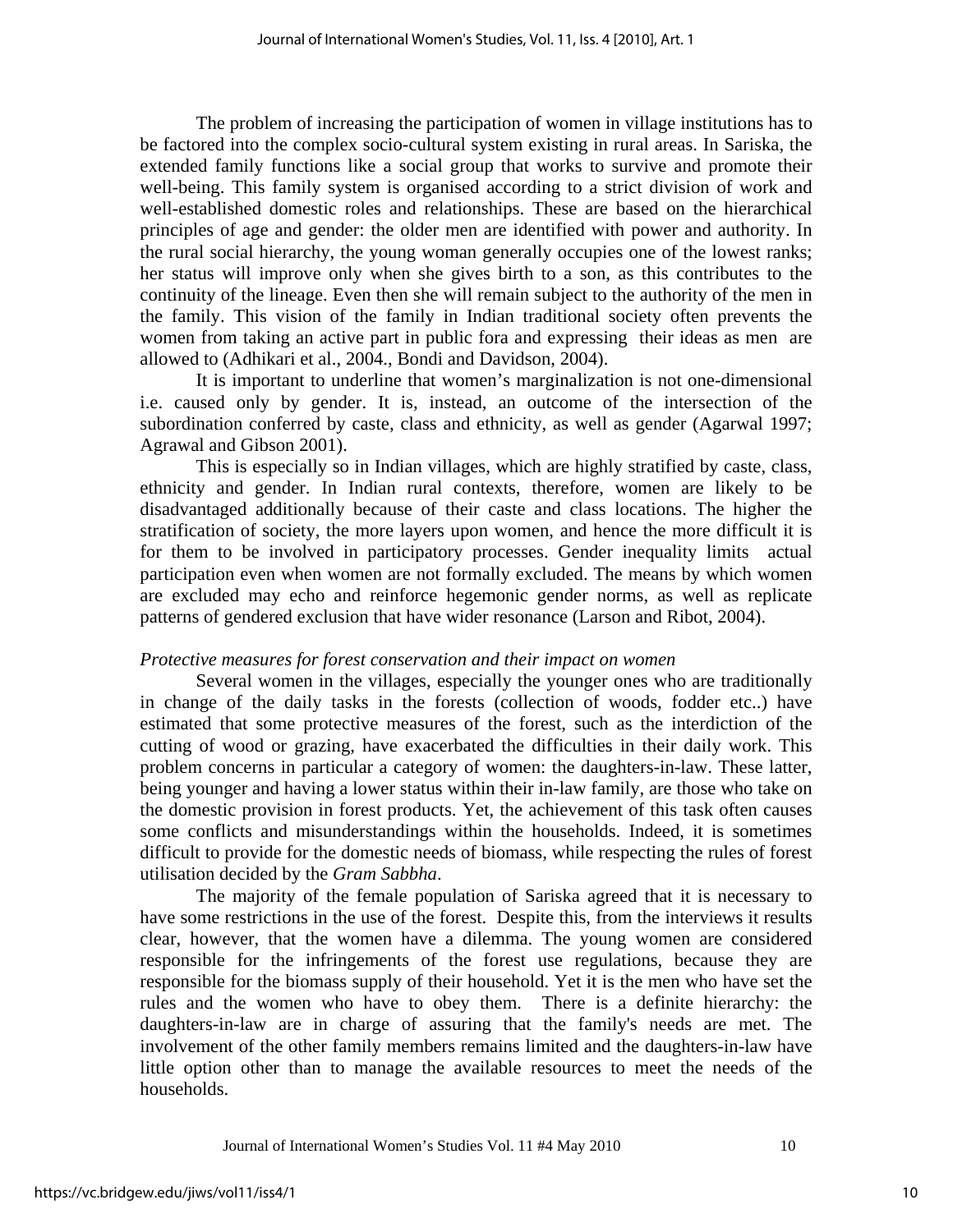The reality however is more complex, as the following remark from a young woman in an individual interview when asked her opinion about the involvement of women on forest conservation indicates:

*"Very few young women talk about the protection of the forests. It's especially the men who approach these questions. They tell their wives not to go to forest but they go there all the same because it is necessary to feed the livestock. This sometimes has negative consequences on the forest "*.

Seemingly minor and well-intentioned restrictions reflecting the collective decisions of all-male bodies have had unintended negative consequences for women. Another interesting example of power imbalances and collective use regulations is represented by a community in the village of Devri. Here the *Gram Sabbha* instituted a rule stipulating that only one member of each village household could access the protected common area per day. This restriction was designed to promote equity by erasing distinctions between households differentiated by caste-based occupational specializations, class and socio-economic status and family size. However, it forced many households to make tough daily decisions between typically male productive activities like timber harvesting, on one hand, and typically female reproductive activities like firewood collection, on the other. Owing to power imbalances within households, women were often forced to travel outside the community to perform these unavoidable daily chores.

# *Potential conflicts among the local forest users hindering conservation initiatives and gender equality*

The risk exists in the long-term of setting a dynamic of conflict that could endanger the conservation initiatives and accentuate the inequality between the genders. In certain villages the women who did not share the decision to reforest the community lands adopted boycott actions.

An older women who is a member of a *Gram Sabha* commented on this respect:

"*good results in community-based conservation are not always easily obtained as often the women that take part in the reforestation actions do not work effectively... They plant the new trees but they do not care about the protection they need. Often these new plants are eaten by the cattle... It has happened in the past as well that the women gave the small trees which should have been planted to the cattle to eat…"*.

A more careful consideration of the needs of women in the community institutions could reduce these actions of boycotting the regulations on the basis that their working conditions are made worse by them. A more egalitarian representation of the women could help to effect more realistic regulations for the use of forest biomass in the forests. These regulations, while very important for the effective conservation in the long term, would in some cases be too rigorous to meet all the community needs. As a young woman from the caste of Gujjar underlines it: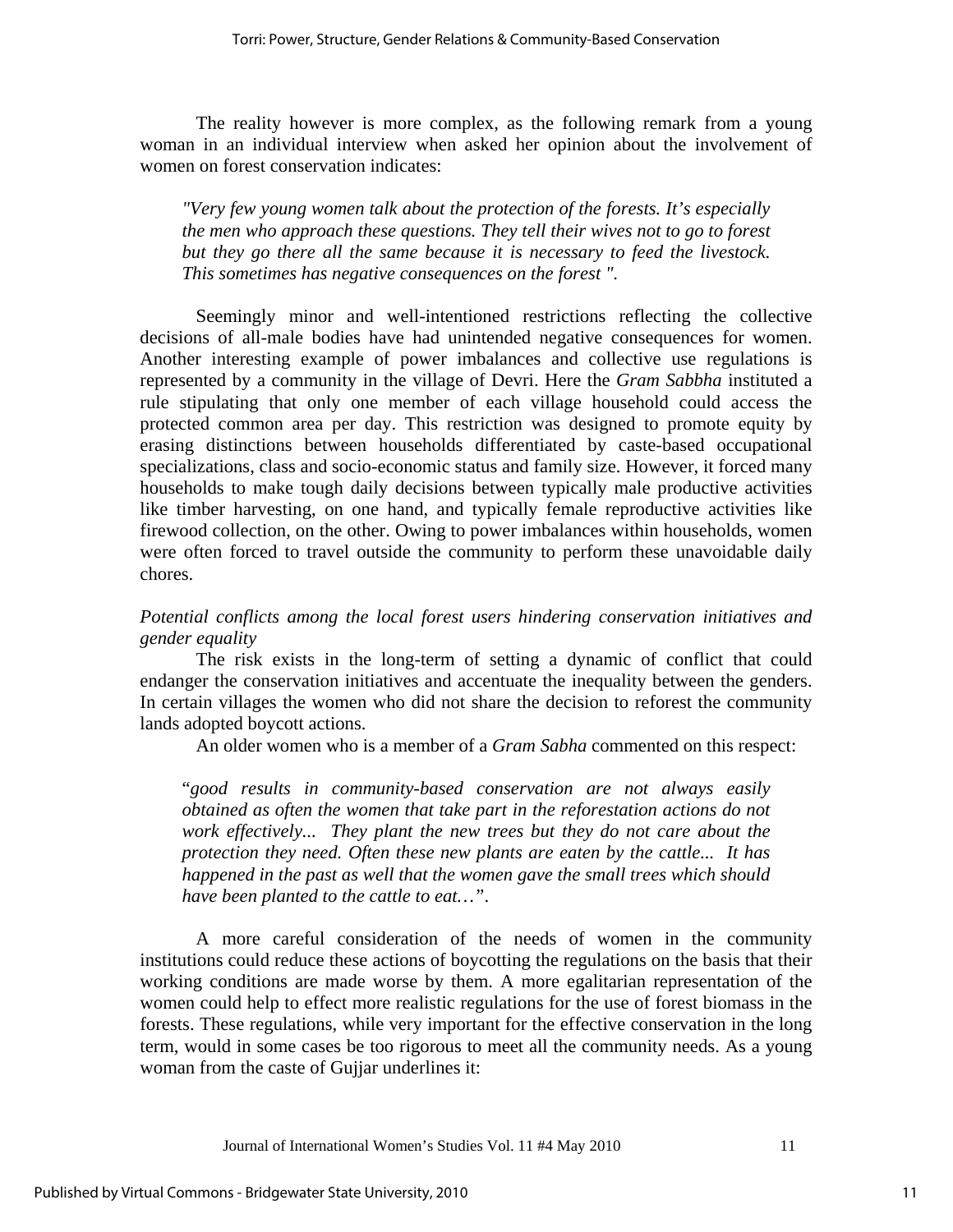*"It would be good if the women took an active part in the meetings of the Gram Sabbha because it's them that have to go in to the forest and look for the fodder for the livestock. The men don't seem to understand where the fodder and the wood for the fire come from…. "* 

*Promoting women's participation and empowerment in village organisations* 

It is extremely important to encourage the women to play a major role in the management of the natural resources and to reinforce their position in the process of decision making within the village institutions through a process of empowerment. This complex and delicate process could possibly be enhanced through the constitution of feminine organizations.

Martin (2004) points to the embeddedness of the actor in social networks as a source for his social standing. Women's groups could increase the bargaining power and the confidence of women to engage in the public realm.

In the village of Bhanta-Kolyala, an assembly (*Mahila Mangal Dal*) only attended by the women has been constituted. Mili Devi, one of the active members of the *Mahila Mangal Dal* explains:

*"The constitution of an institution for women only doesn't represent in my opinion an attempt to separate the men from the women but rather to help the latter to express better their potential and to fearlessly come out of isolation ".* 

According to a local leader:

*"The constitution of a women only assembly wants to assure an active mobilization of these latter in order to achieve a greater democracy at village institutional level ".* 

In some villages of the region like Dhirora, Barleta, Bheekampura and Gopalpura, the creation of *Mahila Mangal Dal* has increased solidarity and sharing amongst the women. Those assemblies originally promoted by TBS to facilitate the participation of women in community-based conservation initiatives, have also provided a forum to fight other problems such as domestic violence and the dowry system. Within these groups, thanks to the intervention of TBS activists, the women can benefit from training opportunities (education, hygiene, etc.) necessary for the improvement of their living conditions. Thus, the creation of these groups has strengthened the capacity to improve in terms of literacy, health, and leadership. These women, while becoming aware that they can provide both for their own needs and those of their children, have in some cases increased their sense of autonomy and their capacity to make the decisions which affect them.

The progressive awareness of their capacities and their role will allow women to express themselves within the community in a more effective way. Talking in public allows them to acquire more confidence and self-esteem. Attending the meetings represents for the women a giant step since most of them leave their home only for work purposes. Nevertheless, for most women this process of leaving their households to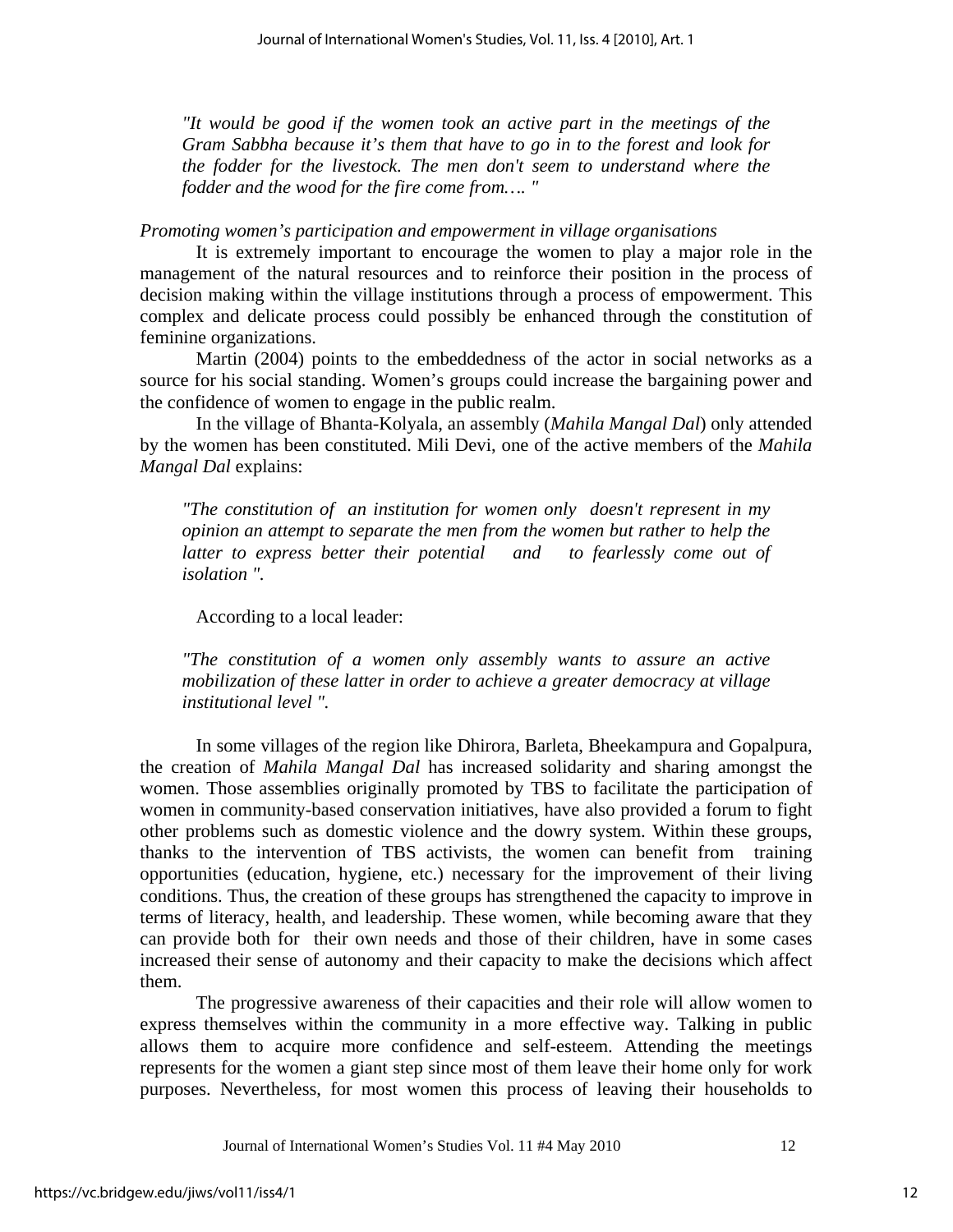attend the meetings has not been easy. In many rural societies, attempts to control women's movements outside the home further constrain their autonomy (Agrawal, 2001). As a middle-aged woman, who has been is a member of *Mahila Mangal Dal* for since a few years recalled it during an individual interview:

*"at the beginning my husband was very cross with me and he ordered me to remain at home and look after the housework, instead of going out and meeting the other women. If I was late in cooking his dinner after a meeting, he used to beat me up"* 

The weekly meetings between the women in the organisation of microcredit programs which take place in the *Mahila Mangal Dal* encourage solidarity among the women who can feel more confident in sharing ideas and debating their problems.

Improving the literacy of women is essential to promote their participation in village institutions and empower them. There is a high rate of illiteracy amongst the women, in particular the older ones, but this trend has started to decline over the last few years. Literacy would be important for women in order to be able to read and understand the regulations in the *Gram Sabbha* registers and the minutes of the meetings. This would reduce the risk of the women being misled.

Some ad hoc measures should be adopted in order to enhance the empowerment process of a particular category of women, which is at present highly discriminated: the widows. At the moment the widows are widely marginalized, being considered by the villagers to bring great misfortune. Indeed, there is the belief that a widow is indirectly responsible for her husband's death as she wasn't able to keep the soul of the deceased in the world of the living. Due to this cultural belief and to their low socio-economic status, widows' participation in community-based conservation is hindered and they are excluded from the benefit-sharing mechanisms.

The efforts of TBS activists to encourage the inclusion of widows in the *Gram Sabbha* meetings have encountered had strong resistance from other members of the community.

In some villages the process of empowerment has been enhanced by their active involvement in conservation initiatives, which has given them an increased legitimacy and status within the community. A woman in Devri village stated:

*"before our place was at home; but during the drought the elderly men in the village realized that the women could make a contribution in the construction of the johads. In our village most of the work for the construction of the johads has been entrusted to the women. The things go better for the women and the elders begin to recognize their importance and their contribution for the whole community ".* 

Such a process of empowerment could be one of the social results of the economic benefits derived from community-based conservation initiatives. Supplementary incomes from the increase of the agricultural and livestock productivity could boost domestic enterprises. In this region, there is a traditional practice locally known as *pallu*, which consists of entrusting the woman with the household money. This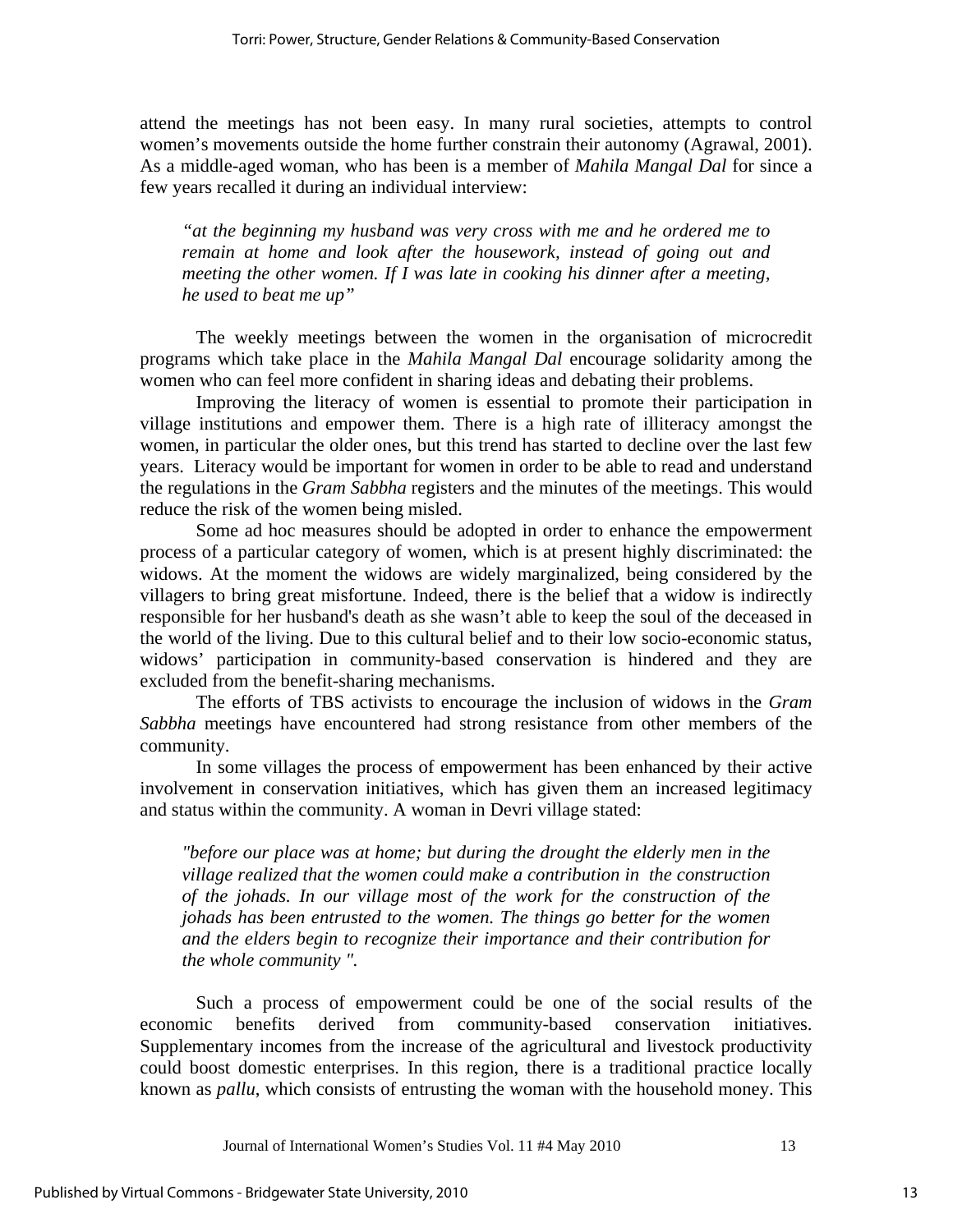means that the woman has a discretionary role over the family's expenditure. In this zone, the incomes from the agricultural activities go to the men, while those from livestock breeding go to the women.

#### **Conclusive remarks**

Relationships between genders affect hierarchies of access, use and control of resources, resulting in different needs, perceptions and priorities (Nussbaum, 2001). Gender relations are an aspect of broader social relations and, like all social relations, are constituted through the rules, norms and practices by which resources are allocated, tasks and responsibilities are assigned, value is given and power is mobilised (Bray et al., 2003, Gray, 2002 ). Any interventions made through community-based conservation are likely to create different impacts on for men and women and lead to deliver varying costs and benefits for the two groups.

Without robust planning processes to focus attention on the resource use patterns of women, community-based conservation can result in a worsening, rather then an improvement of their working conditions. As Sariska has shown, the community-based conservation can substantially affect the workload of women. The closure of common lands for reforestation initiatives and the establishment of use restrictions lead often to the loss of biomass. This problem of the reduced access to the resources is particularly acute in cases where there are limited common lands around the villages and where the community is highly stratified. The increase in the workload of women needs to be taken into account and a more equal task division between genders needs to be promoted through effective women participation in decision making within the village institutions.

Agarwal highlights how the ability of many Indian women to both act on their environmental concerns and put their ecological knowledge into practice is often severely restricted by cultural restrictions on their mobility and participation in the public decision-making forum (Agarwal, 1997, Nussbaum, 2001). Particular attention must be paid to the role of women in patriarchal systems (Agarwal 2001; Prokopy, 2004; Leach et al., 1999). In Sariska, traditional beliefs (such as the one concerning the widows) can lead to the marginalisation of women and can constitute obstacles to effective women participation in benefit sharing derived from community-based conservation initiatives. They can also trigger social inequities amongst community members.

The case study of Sariska highlights the importance of women in the decisionmaking process, fact that is too often limited. Too often women's needs are ignored or are subordinated to those of the men. This could undermine the feminine participation in village institutions such as the *Gram Sabbha*. The contribution of the women could be underestimated thereby reducing the "democratic" functioning mechanism of this institution. The contribution of women, too often limited to the practical implementation of the conservation actions, the women's contribution should be expressed inside the community institutions when establishing objectives and benefit sharing criteria. A careful consideration of gender equity in the benefit sharing criteria in village institutions is essential to assure the sustainability of women participation in community based conservation initiatives, such as the one in Sariska.

As Sariska case study shows, the gender focus of environmental policies and programmes should not been limited to improving women's living conditions (ex. ensuring access to fuel and fodder) but should address the problematic power structures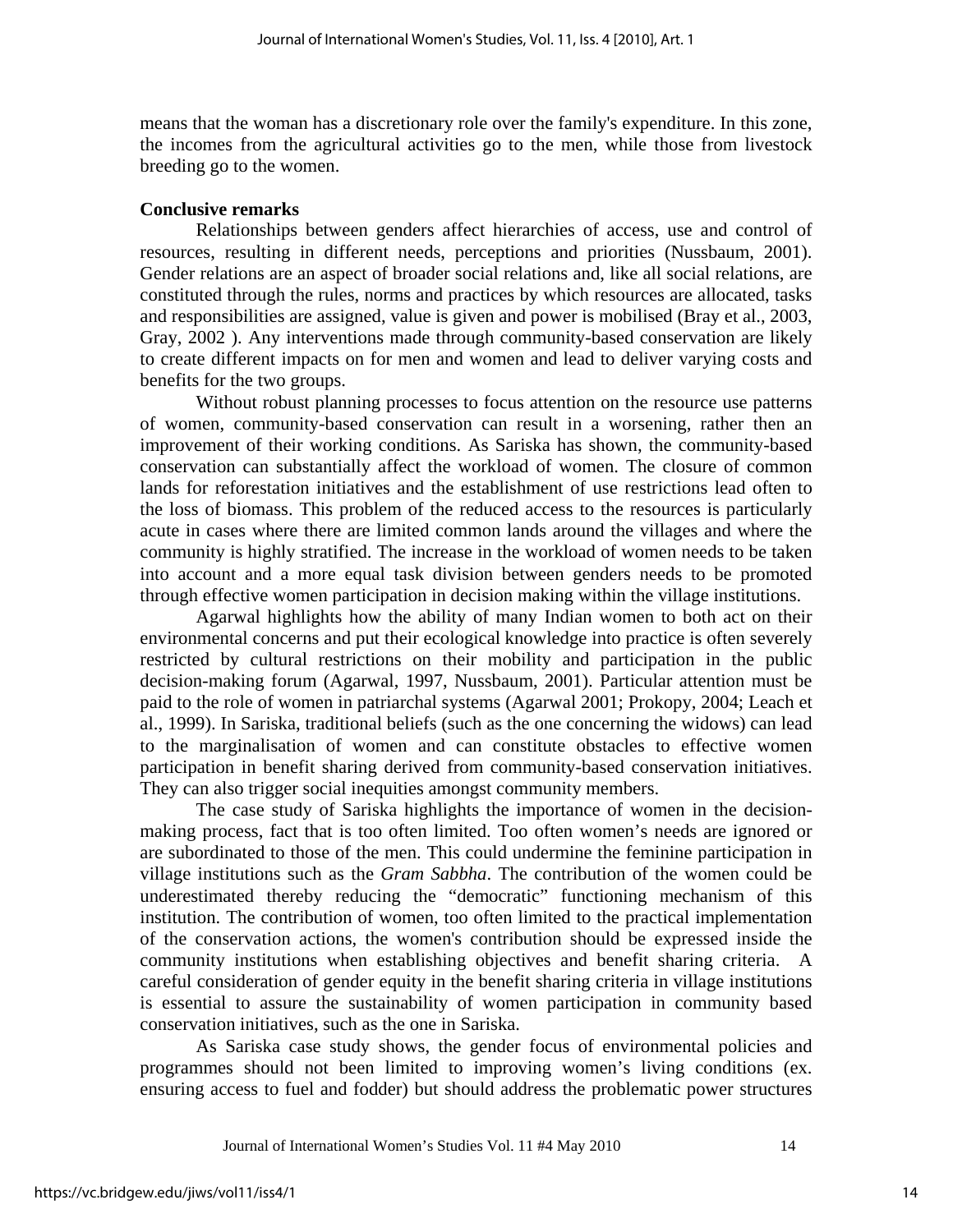within households and communities. While it is necessary to address practical needs, these remain only preconditions for women's empowerment since their participation is often "actually conservative of their subordinate position"(Leach, 2007).

As Sariska demostrates, without this form of empowerment, the community-based conservation is likely to reinforce the gender inequalities. Here I do agree with Saraswati Raju (2006) when she states that women-centric models", such as the model of empowerment, do not work for social change *"unless the others models (essentially patriarchs-men), who are implicated in power production, are part of it … Empowerment has to be linked with and placed in wider social and political structures rather than in contextual isolation was another realization with which tacit knowledge informed the grass-roots activities".* 

Truly equitable and participatory initiatives in community-based conservation cannot simply accommodate themselves to existing gendered distributions of power and property within rural communities, but need to explicitly address patterns of gender inequality in access to and dependence on common property resources (Agarwal, 2001). This is unlikely to occur on a large scale unless affirmative steps to include women in village organizations are implemented.

If we accept that a gender focus is useful for conservation, how can gender analysis be used to empower local groups in the learning processes? How do we expect these learning processes to translate into changes in conservation practice? How are they related to empowerment of different groups in relation to community-based resource management? In keeping with the need to "level the playing field", gender-focused learning strategies may increase awareness of the importance of women and other groups being able to sit at the negotiating table (Jackson, 2000).

The progress towards women's full participation in environmental governance at the local level will probably be slow and incremental, building upon women's autonomous social movement organizing. To generalize gender equity in environmental governance in the future, the key will be to uncover 'ways in which women can institutionalise the few bargaining strengths they have, and in working out leverages and incentives that would ensure a voice and space for the most marginalised groups within decision-making processes' (Woodford-Berger, 2004). Inclusion of women in management of natural resources is compelling because such participation has the potential to lead to greater empowerment both within women's households and in the public life of their communities.

In Sariska the progressive awareness of women on their role in community-based conservation has reduced the feeling of isolation that accompanied their lack of power. In certain villages in the region, despite the predominance of the patriarchal family system which attributes a subordinate role to women, the community-based conservation initiatives have helped women to improve their social status and to become aware of their role within their communities. It is also interesting to note that these women's committees, formed with the aim of forest conservation and supported by local leaders, have extended their initial brief and are taking up other social reforms such as fight against dowries, early marriages etc. In this context it is important to underline all the complexity of intersectionality of gender oppression (Spivak, 1988, Sangtin Writers, Richa Nagar, 2006), in order to better understand the multiple ways in which various socially and culturally constructed categories interact on multiple levels to manifest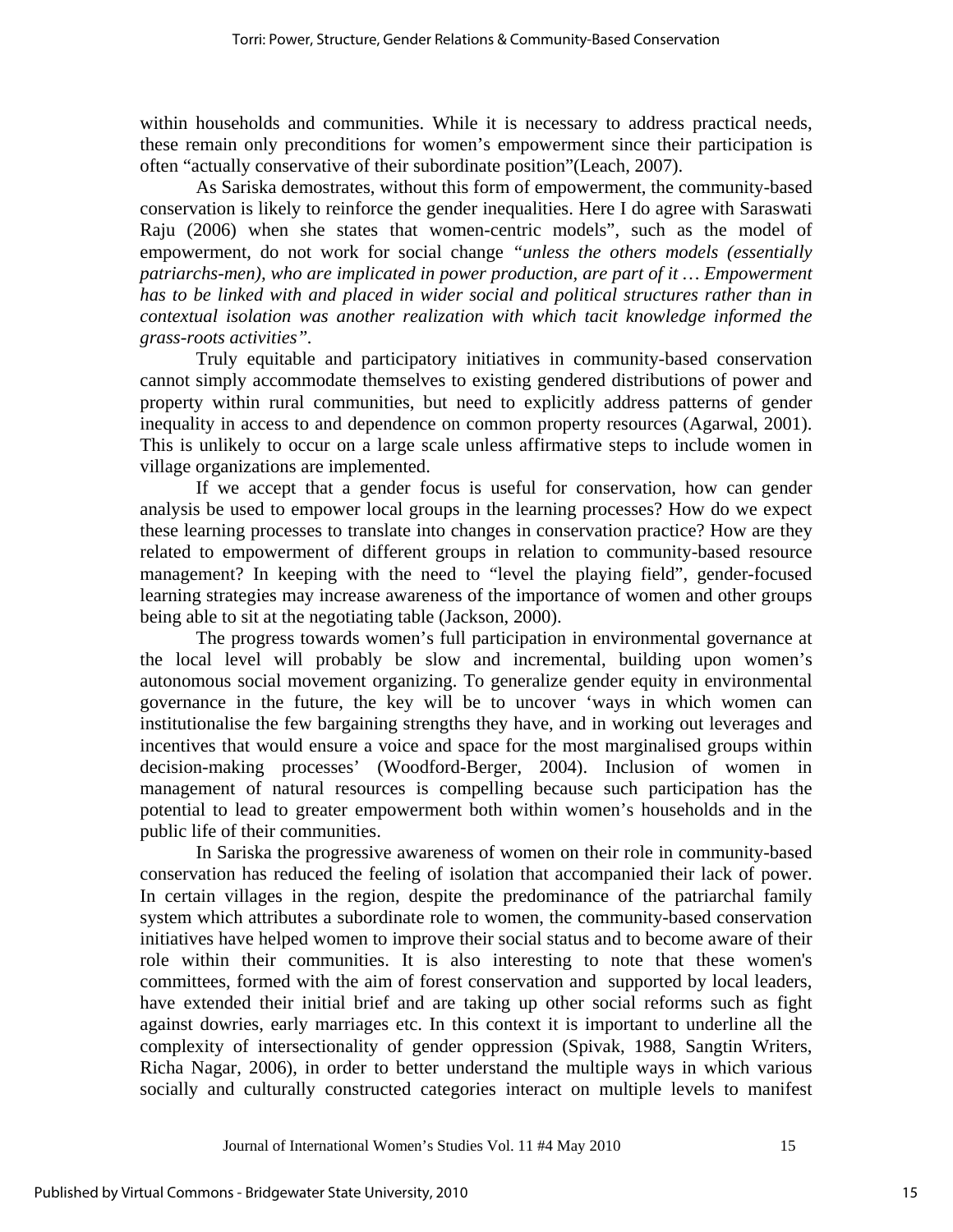themselves as inequality in women's condition. I do agree with authors such as Collins (2000) and Mann and Huffman (2005) who highlight how models of oppression within society, such as those based on ethnicity, gender, caste, class do not act independently of one another; instead, these forms of oppression interrelate creating a system of oppression that reflects the "intersection" of multiple forms of discrimination.

In accordance with the WED school of thought as well as feminist political ecology theories, and particularly with authors such as Vandana Shiva, the Sariska case study shows that the women in rural areas have an important role to play in communitybased conservation of resources and in promoting sustainable development. Their involvement in the community-based conservation is therefore not only important in order to obtain an effective management of natural resources but also to promote equity between the genders.

### **References**

- Adhikari B, Di Falco, S., Lovett, J.C., 2004. Household characteristics and forest dependency: evidence from common property forest management in Nepal. *Ecological Economics* 48(2): 245-57.
- Agrawal, B. 2001. Participatory Exclusion, Community Forestry, and Gender: An Analysis of South Asia and a Conceptual Framework. *World Development* 29 (10): 1623-48.
- Agrawal, A., Gibson, C. 2001. Introduction: The role of community in natural resource conservation. In *Communities and the environment,* ed. Agrawal, A. and C. C. Gibson. New Brunswick, N.J.: Rutgers University Press. Agarwal, B. 1997. Environmental Action, Gender Equity and Women's Participation. *Development and Change*, 28(1):1-44.<br>Ahmed, S. 2005. Flowing upstgream: empowering women through water management
- initiatives, CEE (Centre for Environment Educaiton), Ahmadabad, India.
- Baviskar, A. 2004. Between micro-politics and administrative imperatives: decentralization and the watershed mission in Madhya Pradesh, India, *European Journal of Development Research,* 16(1): 26-40
- Baviskar, A. 2001. States, communities and conservation: the practice of eco-development in the Great Himalayan National Park. In: V. Saberwal and M. Rangarajan, Editors, *Battles Over Nature, Science and the Politics of Wildlife Conservation*.
- Bergh, S. 2004. Democratic decentralisation and local participation: a review of recent research, *Development in Practice*, 14(6): 780 – 790.
- Bondi, L., Davidson, J. 2004. Troubling the Place of Gender, in *Handbook of Cultural Geography* Eds K Anderson, M Domosh, S Pile and N Thrift, Sage, London.
- Braidotti, R. et al. 1994. *Women, the environment and sustainable development: towards a theoretical synthesis*. London, Zed Books.
- Bray, D.B., Merino-Perez, L, Negreros-Castillo P., Segura-Warnholtz, G, Torres-Rojo, J.M. 2003. Mexico's community-managed forests as a global model for sustainable landscapes. *Conservation Biology,* 17 (3): 672-677.
- Bryant, J. 2002. Patrilines, Patrilocality, and Fertility Decline in Vietnam, *Asia-Pacific Population Journal*, 17 (2): 111-128.
- Burns, N., Schlozman, L., Verba, S. 2001. *Private roots of public action: Gender, equality, and political participation.* Cambridge: Harvard University Press.
- Ceceski, E. 2000. Enabling equitable access to rural electrification: current thinking and major activities in energy poverty and gender. Briefing paper prepared for a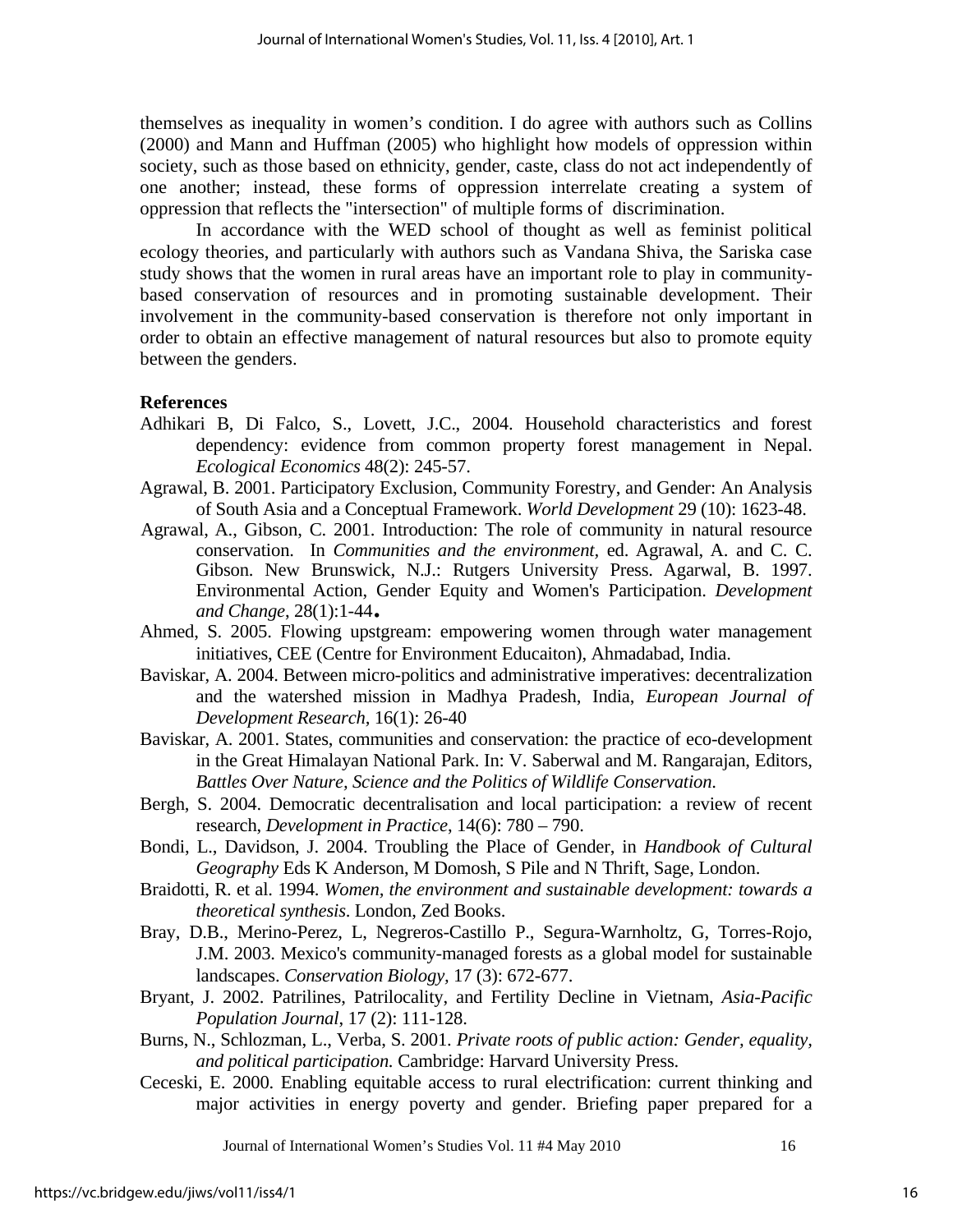brainstorming meeting on Asia Alternative Energy Policy and a project development support: emphasis on poverty alleviation and women. Asia alternative energy unit, World Bank 26-27 January 2000.

- Collins, P.H. 2000. Gender, Black Feminism, and Black Political Economy. *Annals of the American Academy of Political and Social Science*, 568: 41-53.
- Cornwall, A. 2004. Spaces for transformation? Reflections on issues of power and difference in participation in development. In *Participation: From tyranny to transformation? Exploring new approaches to participation in development,* ed. Hickey, S. and G. Mohan London: ZedBooks.
- Cornwall, A. 2003. Whose voices? Whose choices? Reflections on gender and participatory development. *World Development,* 31(8):1325-1342.
- Dikito-Wachtmeister, M. 2001. Social capital: the 'missing link' in water resources management, *Waterlines*, 20(2): 29-33.
- Down to Earth, 2001. *Community initiative*, 28 February, vol. 9.CSE, New Delhi.
- Escobar, A. 1999. After Nature: Steps to an Anti-essentialist Political Ecology, *Current Anthropology,* 40(1): 1–30.
- Gibson, C., McKean, M., Ostrom, E. 2000. *People and forests: Communities, institutions, and governance*. Cambridge: MIT Press.
- Goldman, M. 2003. Partitioned nature, privileged knowledge: Community-based conservation in Tanzania. *Development and Change,* 34(5): 833-62.
- Gray, L. 2002. Environmental conflicts and land rights: Rethinking community natural resource management programs in Burkina Faso. *Environment and Planning D: Society and Space,* 20: 167-82.
- Jackson, C. 2000. Rescuing gender from the poverty trap. In Jackson, C., Pearson, R., editors, *Feminist Visions of Development. Gender Analysis and Policy*. Routledge, London
- Jackson, C., Palmer-Jones, R. 1999. Rethinking Gendered Poverty and Work, *Development and Change,* 30(3): 145-156.
- Joekes, S., Heyzer, N., Oniang'o, R., Salles, V. 1994. Gender, Environment and Population. *Development and Change,* 25(2):137-165.
- Khare, A., Sarin, M., Saxena, N.C., Palit, S., Bathla, S., Vania, F. Satyanarayana, M. 2000. *Joint forest management: Policy, practice and prospects. London: International* Institute for Environment and Development.
- Larson, A.M. Ribot, J. 2004. Democratic decentralization through a natural resource lens: An Introduction. *The European Journal of Development Research,* 16(1):1-25.
- Leach, M. 2007. Earth Mother Myths and Other Ecofeminist Fables: How a Strategic Notion Rose and Fell, *Development and Change*, 38(1): 67-85.
- Leach, M., Mearns, R., Scoones, I. 1999. 'Environmental Entitlements: Dynamics and Institutions in Community-Based Natural Resource Management.' *World Development,* 27 (2): 225-247.
- Locke, C. 1999. Constructing a gender policy for Joint Forest Management in India, *Development and Change,* 30 (2): 265-285.
- Makiko, W. 2004. *SEWA The Self Employed Women's Association of India: Self Employed Women's Workers*. See: http://www.gdrc.org/icm/makiko/makiko.html, accessed 22 March 2009; and http://www.sewa.org, accessed 29 March 2009.